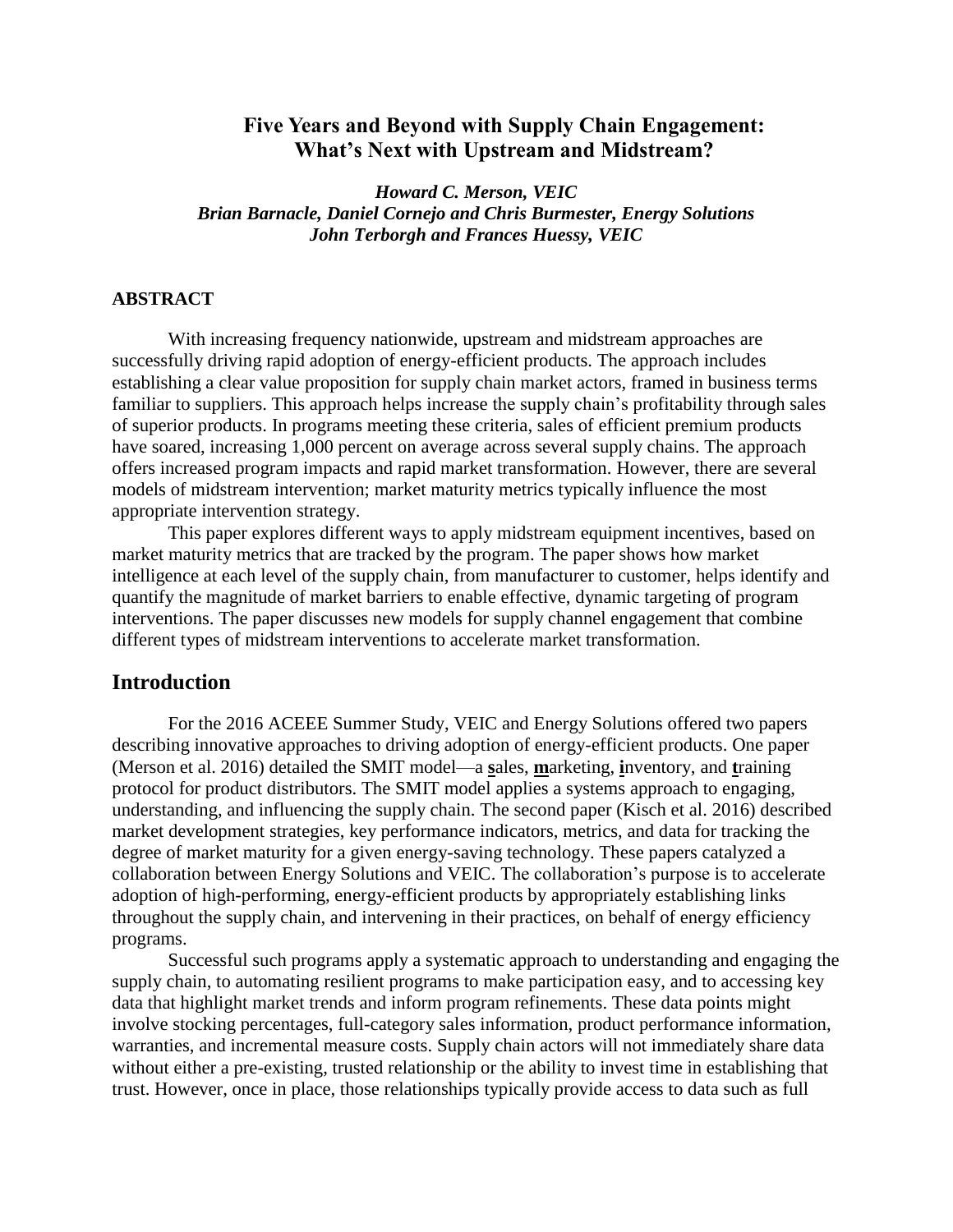category information. The relationships also offer opportunities for high-value program designs for planned equipment replacement (because those programs enable more data collection), but also for designs enabling emergency equipment replacements.

## **Understanding and Engaging the Supply Chain**

It is important to understand and map the supply chain dynamic, including the relationship between manufacturers and, if applicable, relationships with their representatives. It is also important to understand alliances between manufacturers and manufacturer representatives and their respective distributor networks. Programs should fully understand the relationships that exist throughout the supply chain, existing stocking practices, and product releases planned for the coming 6 to 18 months. Understanding relationships in utility territories is key to facilitating a comprehensive, well-nuanced supply chain engagement plan. In addition to the ten core steps described in Merson et al. (2016), we offer now an eleventh: Having a single point of contact from the program to this part of the supply chain. It is a step that simplifies supply chain engagement with the program and helps inform a program's intervention strategy with the supply chain. Together, these steps have enhanced the value proposition to the supply chain, making it easier for supply chain actors to participate fully in the SMIT plan:

- **Sales.** The data can inform incremental measure costs, provide information about the levels of energy efficiency, and the necessary level of expertise to sell the product.
- **Marketing.** Everything from warranty information to pitching the type of replacement (planned or emergency) can be shared through a strong marketing effort, if an efficiency program has historical and forecasted product sales from market actors, with seasonal factors considered. Other useful data involve established sales and marketing strategies and collaborations with manufacturers, their representatives, and distributors. Staying on point while coordinating both sales and marketing is crucial.
- **Inventory.** Adequate inventory information (stocking percentages, for example) helps programs inform the supply channel about elevating inventory levels, given any new or redesign utility program protocols' forecasts of demand. This is especially the case if the program can inform supply channel plans for adding products to buyers' lists, and for calculating lead times for adding inventory. For example, heat pump manufacturing requires long lead times, because the sources (and the myriad elements for bringing them to market) are predominantly located in Pacific Rim countries.
- **Training.** The program can offer proactive product and program training, information on utilities, delivery (seasonal, project related), and other data necessary for laying the groundwork for achieving speed and scale on market transformation. Knowing a supply chain company's training practices and other protocols can help the program offer streamlined value to the company.

## **Challenges and Opportunities for Utility Programs**

A comprehensive supply chain program accrues economic benefits to nearly all the supply chain market actors, from manufacturer to end customer. Program automation reduces turnaround times to two weeks or less, from the moment a supply chain actor submits the transaction to the moment of reimbursement. By contrast, the supply chain's average turnaround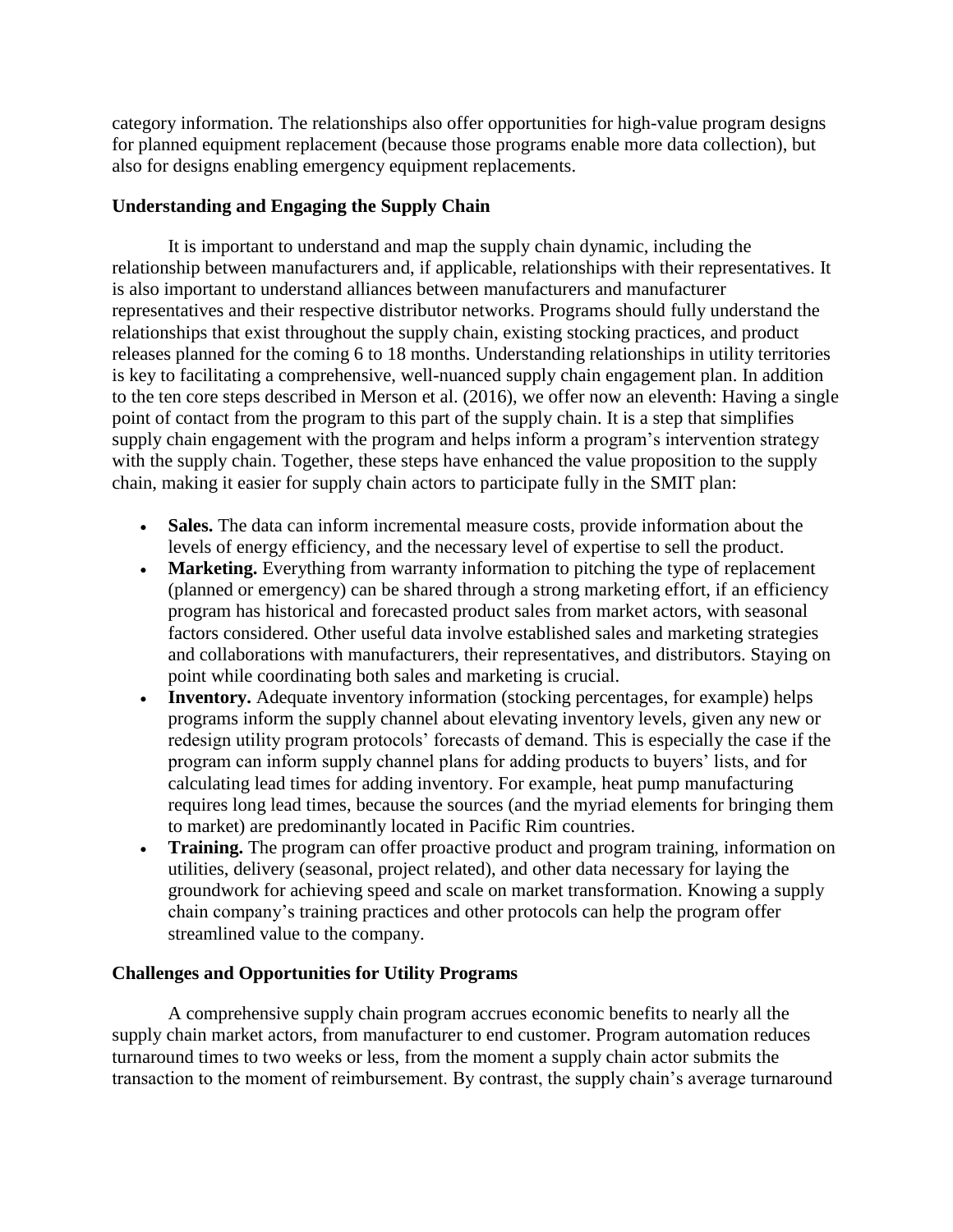time with their accounts receivable, or the length of time from the transaction to receiving payment, averages 50 to 55 days from their respective customer base including installers and contractors. The two-week turnaround is essential for the supply chain's performance metrics for increased cash flow, return on net assets (RONA), gross margins, gross profit, and net income. The gross profit incremental increases can range from 150 to 250 percent, per unit, by shifting from baseline to energy-efficient products.

Despite the opportunity to influence supply chain behavior, much of the lighting-related savings utilities have relied on are dimming down. This presents a unique opportunity—and if not acted on, a threat—for utilities. Programs must expand so that electrical distributors continue to see value in participating. There are three areas for development: (1) the role and business model of each supply chain actor, (2) the market and product factors relevant to the next generation of programs (including alternate incentive structures for different scenarios), and (3) examples of program interventions influencing sales and accelerated market transformation.

## **Creating a Value Proposition at Each Step of the Supply Chain**

The supply chain provides R&D, financing, inventory, design and engineering, technical and product expertise and installation, all of which are necessary to deliver a product to customers. Efficiency programs are moving beyond widget-level efficiency, and customer buying decisions are increasingly driven by high-value non-energy benefits (NEBs). These might involve space and maintenance optimization that exceed the value of energy savings alone. A program too must provide a value proposition for each link in the supply chain to gain market actor participation and build on a decade of success. The services offered throughout any supply chain create opportunities for effective—and ineffective—program interventions across several market actors. Thus, a comprehensive supply chain strategy intervenes to (1) create a value proposition all along the supply chain; (2) tracks metrics on technical, market, and regulatory barriers; and (3) targets program resources and interventions to overcome adoption barriers.

#### **Manufacturers**

Manufacturers are interested in promoting new products or promoting market position for products that perform well. They also might have larger profit margins on newer models than for baseline equipment, to recoup R&D costs. Thus, a large-scale utility program—especially one guaranteed to last for a long time and / or one covering a large region—is sufficient motivation to participate. In most cases, manufacturers can be the greatest ally in launching a midstream program, because they can identify regional distributors, extend longer credit terms or waive restocking fees for distributors / wholesalers, and obtain sales and product data that help create a value proposition for other supply chain actors.

#### **Manufacturers' Representatives**

This link in the supply chain is typically a person, sales agency, or company that brings a manufacturer's products to wholesale and retail customers. The manufacturer hires the "rep" to act as an agent in selling, or soliciting sales for, its products in a targeted territory. In return, the rep receives a commission for products sold downstream in the supply chain. The rep is necessary to the supply chain—and can help speed delivery of an efficiency program—when: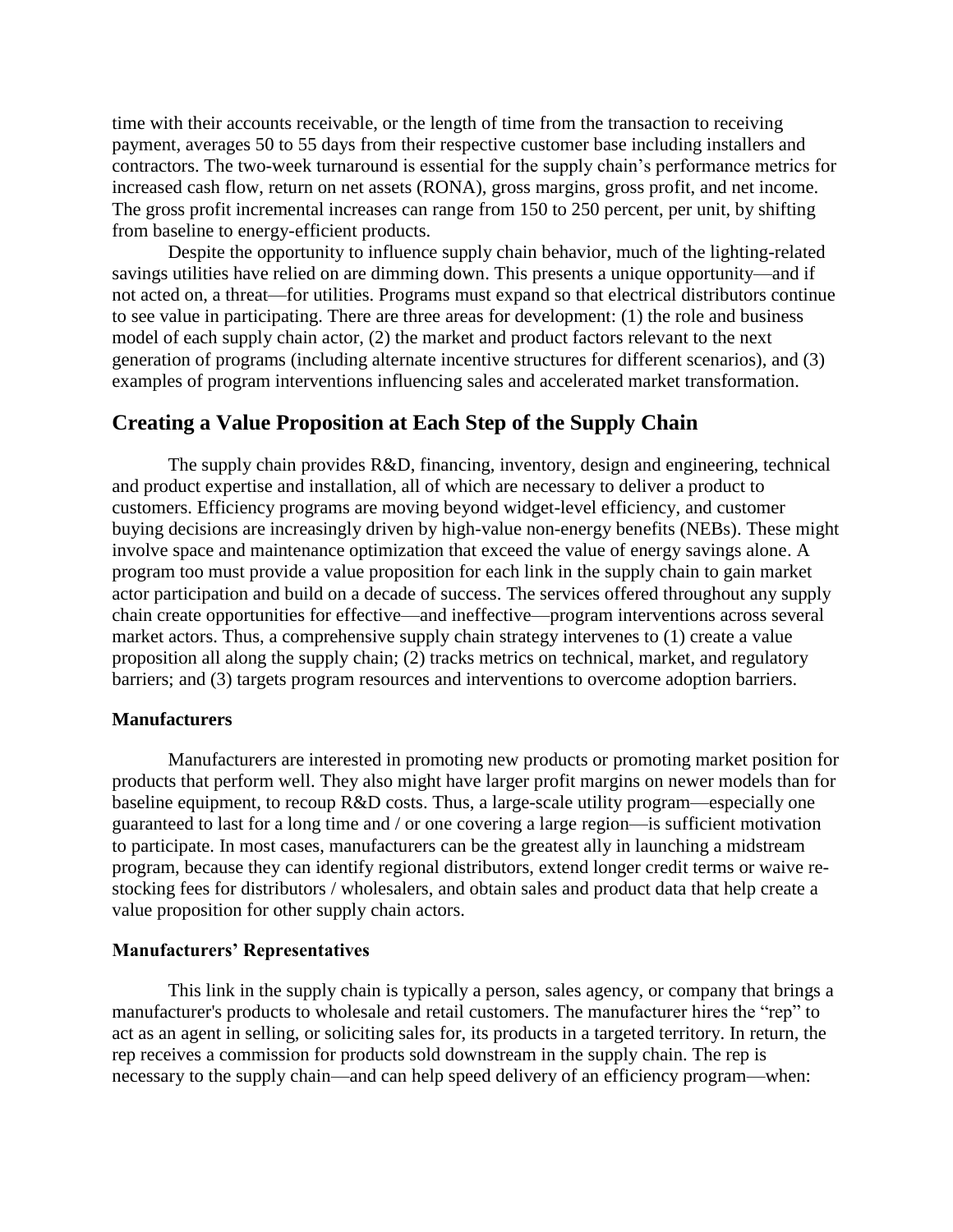- The manufacturer has no sales force.
- The manufacturer introduces a new product into the market.
- The manufacturer wants to enter a new market, and its own sales force is not equipped to make that happen.
- It is more cost-effective than using the manufacturer's staff, because the sales potential is not high enough to justify their use, or the manufacturer wants to limit the fixed-cost risk of an internal salesforce.

## **Distributors / Wholesalers**

Distribution is a high transaction-oriented and cash flow-awareness business model. Distributors can elevate inventories when they expect increased demand from a program, and provide sales and marketing support, with product and program training to regional trade allies. Distributors also offer crucial lines of credit or beneficial financing terms to the trades.

Utility programs benefit wholesale distributors by moving customers from baseline products with lower gross profit dollars to energy-efficient products offering larger gross profit dollars (and in many cases, higher gross profit margins), increasing the volume and velocity of sales, reducing receivables turnover and other risks, and proving insights that can help improve the organizations market strategy and positioning. Typical interventions by the program are:

- Collecting and reporting data on distributors' performance relative to their competitors
- Working with manufacturers to extend credit terms or waive re-stocking fees
- Organize product and program trainings for trade allies
- Buying down the incremental measure cost of premium products
- Providing spiffs to support extended sales timelines and other sales risks

### **Contractors**

Whereas distributors profit best on the volume and size of transactions, contractors profit from the amount of service they provide to a customer. To benefit trade allies, this means adding controls and a maintenance contract to an equipment replacement, and charging more for highvalue knowledge and capabilities. Moreover, it follows that utility programs should create incentives and track metrics pertaining to the scope and quality of customer services.

Programs can assist participating contractors win more work by elevating and distinguishing their brands with customers. However, it is also critical that utilities require the correct licenses, insurance, and training and certifications. It is important too to remain productneutral or service-neutral. Thus, typical program interventions are:

- Offering training to contractors (including in partnership with manufacturers, manufacturer representatives and distributors).
- Allowing contractors to display completed coursework and certifications on utility websites
- Providing performance-based incentives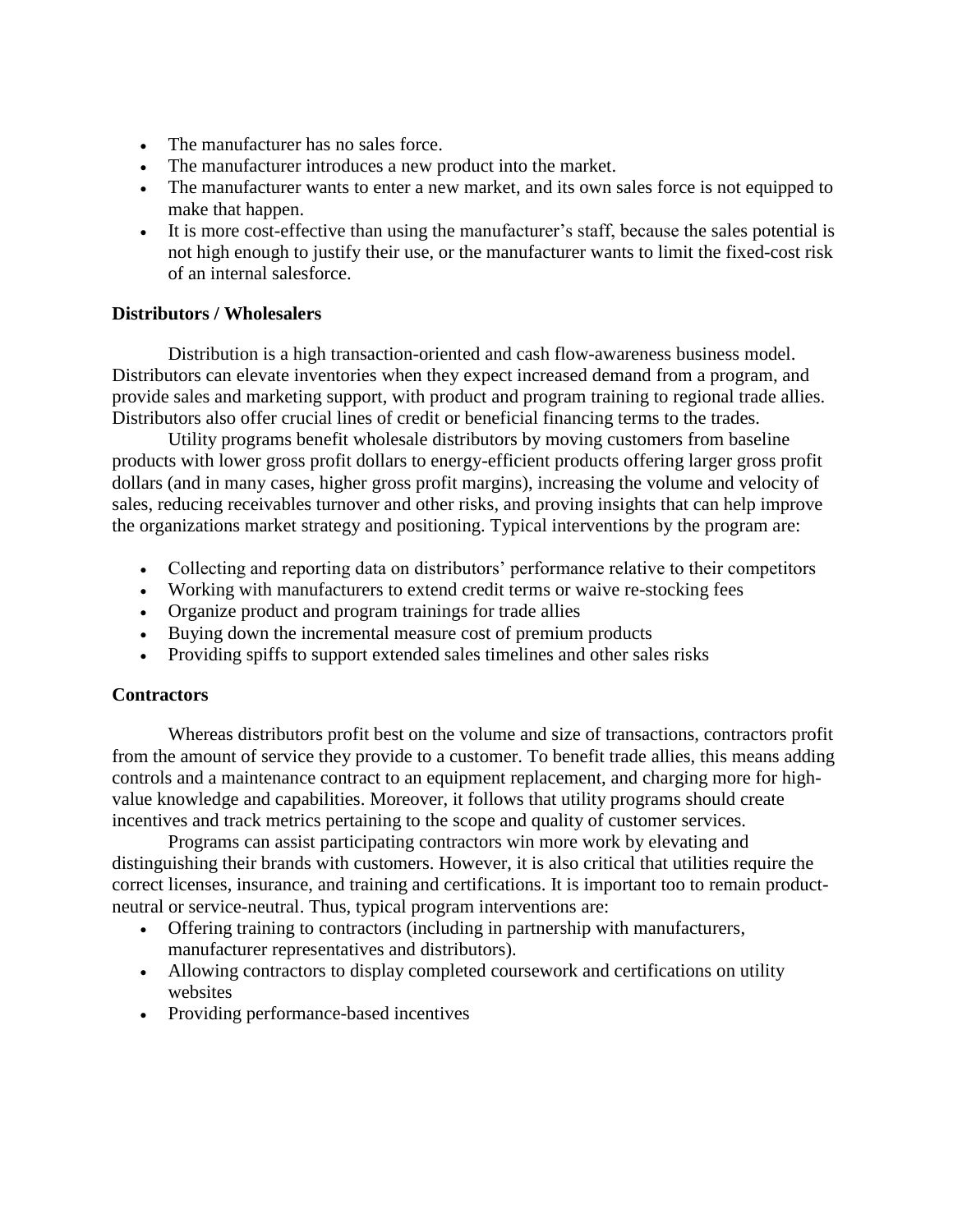### **Customers**

The essential benefits to customers, who are at the end of the supply chain, are indoor comfort, and improvements in health and safety. All are products of the expert advice and highquality installation, brokered by the program. These are lifetime benefits, offering tangible savings from the equipment. Market actors who deliver the equipment to the customer can use equipment packaging and other customer engagement literature to explain the equipment's lifetime benefits, and that the premium efficient equipment was made possible by a utility program (Figure 1). Future programs can then use the initial transaction to upsell maintenance services and energy-efficient products.



Figure 1. Examples of "leave-behinds" for customers, showing utility sponsorship and manufacturer / program value propositions. *Sources:*  Efficiency Vermont and Grundfos.

# **Key Product and Market Factors**

Programs are most effective when supply chain actors understand how energy efficiency programs can provide benefits to their businesses. Such benefits can be increased revenues and profits, or reduced risks. Generally, the higher the real or perceived risk to a market actor, the greater the incentive required to secure their participation in a program. Thus, it is critically important for regulators, and program planners and managers, to understand the type, cause, and ideal incentive structure to address each participation barrier. Kisch et al. (2016) discussed several barriers and indicators that should be tracked to motivate market actors to participate.

• **Downstream awareness and demand.** A new product's life cycle goes from R&D to decline in the marketplace (Figure 2). Sufficiently scaled products have "pull" in the market. Programs need to achieve scale and disseminate results to supply chain actors.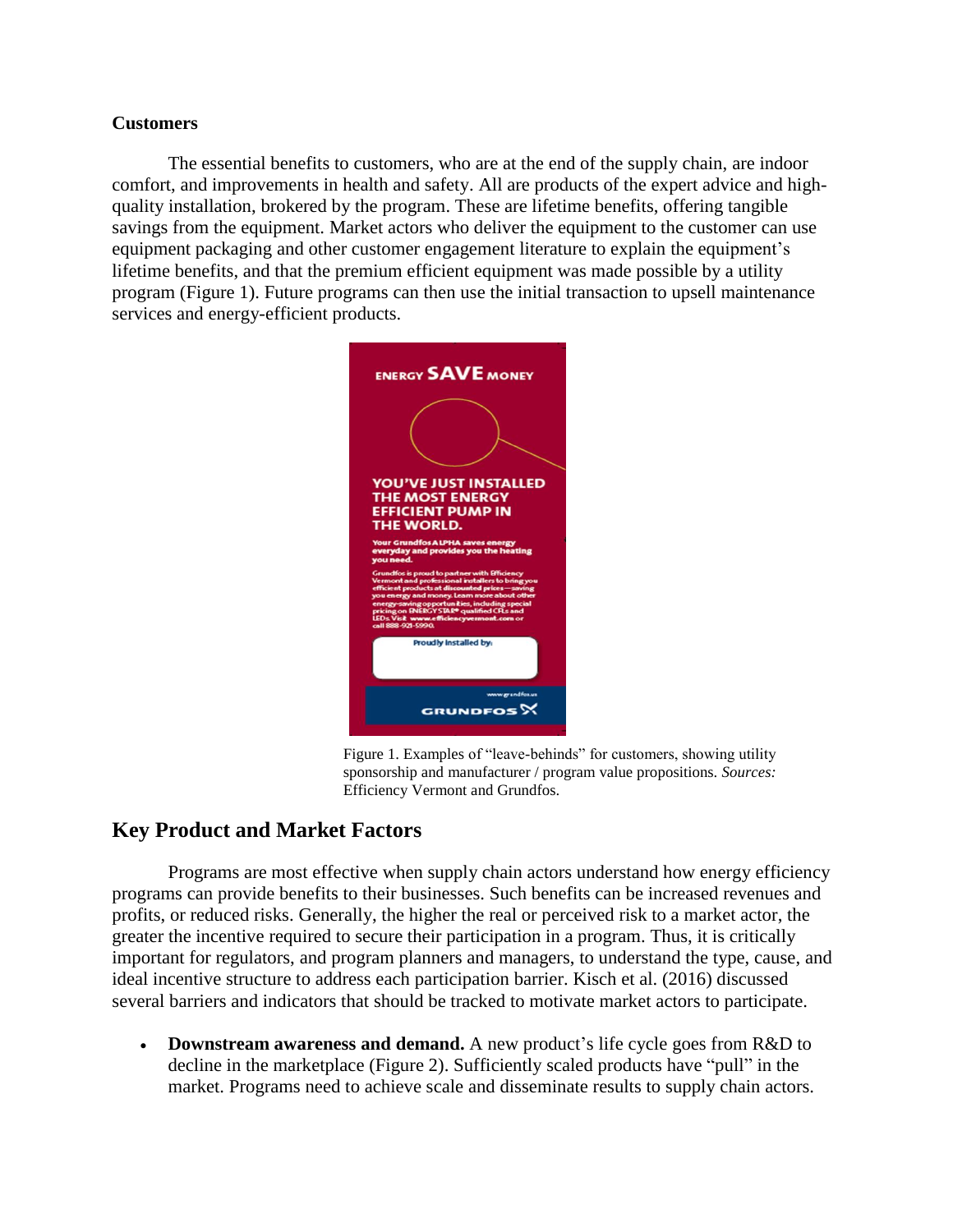

Figure 2. Typical product life cycle, showing effects of extending the product, if it has the potential to avoid a decline.

- **Incremental measure costs (IMC; products).** Early-stage technologies generally have higher premiums and margins because manufacturers need to recoup R&D investments, and distributors and installers need to account for more challenging sales and service projects. Thus, early-stage products require more supply chain engagement, and higher incentives to buy down IMC. As technologies go mainstream, market competition and large volume sales capacity lower margins. The correlation between stage of market adoption and market actor margin is strong. Thus, appropriate intervention strategies and incentive models are also correlated to the stage of adoption.
- **Expertise.** A standard lighting retrofit project does not require much subject matter expertise to make the sale. The project developer solicits bids from suppliers and the lowest bid generally wins. By contrast, a complex HVACR system requires a sales engineer's value-add design support to contractors—often well in advance of the sale—to sell the equipment. Complex sales take longer to close and usually demand higher-wage salespeople. Programs need to account for the level of expertise required to make a sale.
- **Risk.** Stockpiling inventory—that is, bearing the cost of a product's inability to reach either speed or scale—and compromising customer satisfaction on an unproven product are both risks that every supply chain actor wants to avoid. The higher a supply chain market actor's risk, the greater the needed incentive to overcome the barrier. Programs require a standard means of assessing and addressing risk throughout the supply chain.
- Sales education and lead time. When a program's upstream transactions involve more time and more technical and engineered system sales, the distributors or specifying engineers invest more effort into making the sale and thus will need more cost coverage to bring these products to market. Conversely, when installers and end users have already acquired sufficient product knowledge to make an informed purchasing decision, the program must ensure the equipment is in stock and competitively priced. An example of this is an emergency replacement where the customer is most concerned about having budget for an unplanned purchase and timing of replacement.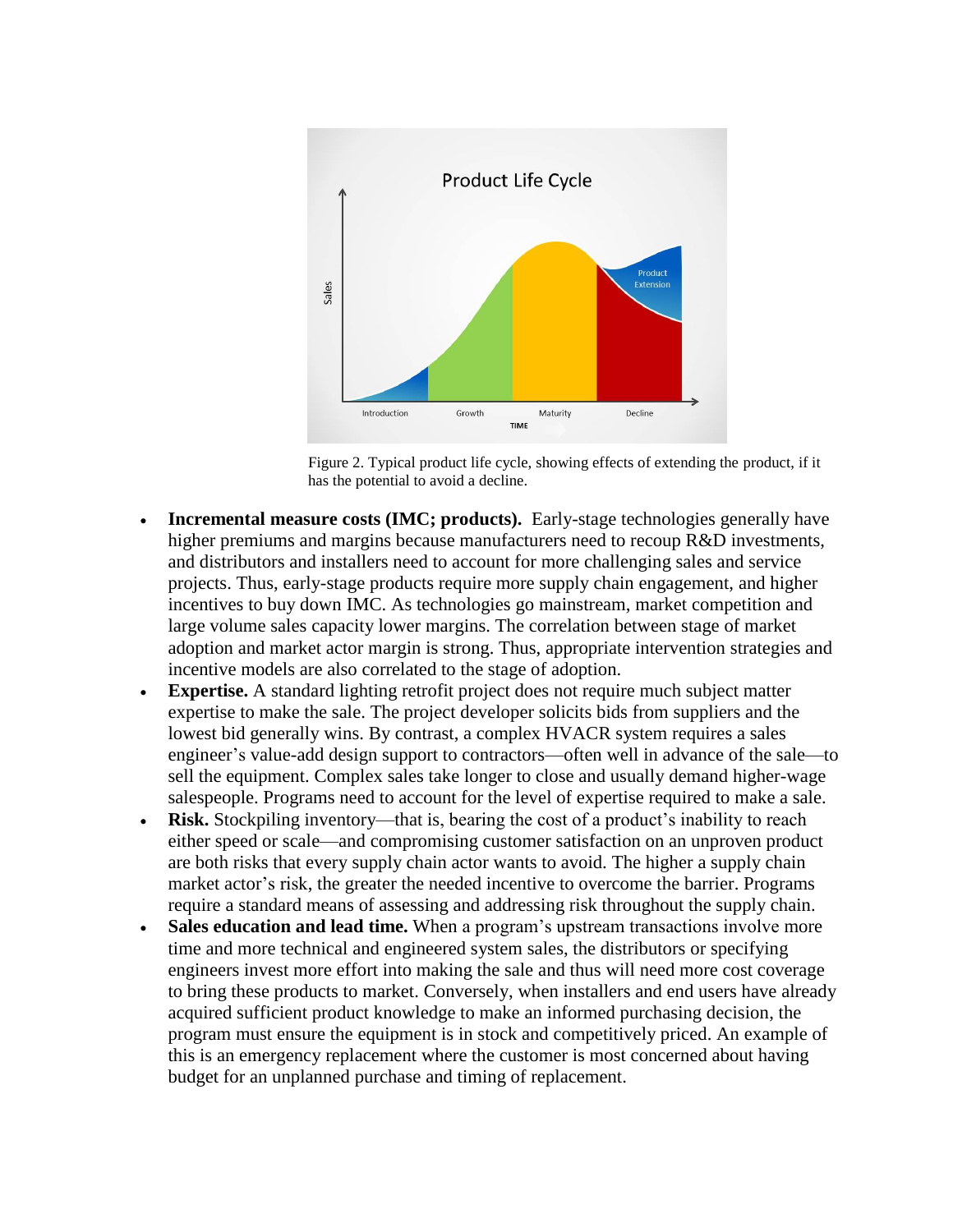# **Optimal Program Interventions: Examples, and Opportunities for the Field**

Future supply chain programs will need to offer dynamic incentive models, and maintain the simplicity that has led to their 20-year success. Market actors will require different incentives for addressing their various barriers. We describe a framework for replacing classical 100 percent downstream incentives with flexible ones that can be applied throughout the supply chain, from manufacturer to customer, depending on where it will have the greatest influence.

### **Point-of-sale pass-through incentive**

The incentive's full value passes directly from the market actor to the end user. The closer a product is to being a *commodity,* 1 the more a market actor is driven by transaction volume, and not the margin per sale. Incentives are also effective for emergency replacements, where immediately available, competitively priced equipment is the primary driving factor.

### **Flexible incentive**

Market actors maintain flexibility in determining how to apply the incentive. The flexible incentive is essential for equipment with long sales lead times and stocking risks. In some cases, stocking concerns have been addressed by manufacturers extending payables periods, eliminating restocking fees, and enabling distribution centers to replenish their shelves overnight. In such cases, inventory issues go away, because the distributor does not assume risks associated with the premium measure.

#### **Administrative / Management transaction fees with point-of-sale pass-through incentive**

The program mandates specific amounts for different market actors. When Efficiency Vermont introduced its heat pump water heater (HPWH) program in July 2014, it offered an aggressive, 100 percent pass-through incentive, and an aggressive, \$100-per-unit administrative / management transaction fee to be retained fully by wholesale distributors (see Figure 3). Sales and installation data for HPWHs dramatically increased, relative to effects from the existing downstream incentive program. Ninety-five percent of sales are emergency replacements; thus, the program sought to provide trained wholesale distribution staff an upsell opportunity with more efficient inventory.

### **Manufacturer credit extensions**

 $\overline{a}$ 

Manufacturers are naturally motivated to accelerate adoption of their new products. To overcome perceptions of risk with regional distributors and manufacturer reps, the Midstream Alliance has encouraged manufacturers to extend payment terms to distributors beyond the average of 30-35 days payable, and has sometimes provided the equipment on consignment until the distributor sells it. This reduces the distributor's perceived risk of not being able to sell the equipment, a far greater concern than the space needed by the new product in a warehouse.

<sup>1</sup> For the sake of this paper, *commodity* refers to the level of stocking required, the level of effort required to make a sale, and the volume of transactions that can be achieved. These are key factors largely contribute to the financial opportunity and risk incurred by a market actor.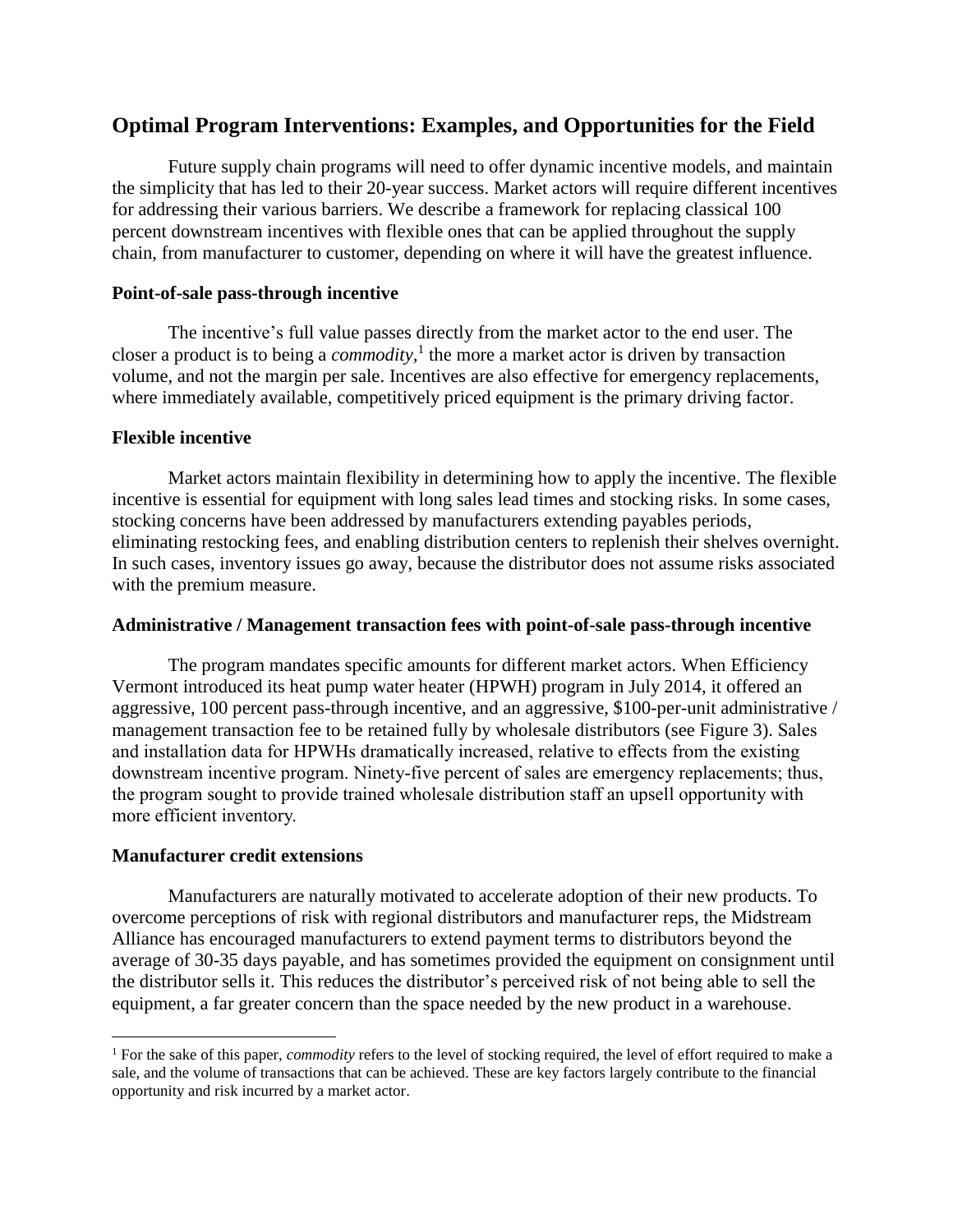

Figure 3. Success rate toward market transformation in HPWHs, from point-ofsale pass-through combined with administrative / management transaction fees.

Efficiency Vermont's High-Performance Circulator Pump (HPCP) Program offered a 100 percent pass-through incentive, with an administrative / management transaction fee (\$3 per unit) to distributors. However, HPCP manufacturers extended the payables. Figure 4 shows the results.



Figure 4. HPCP success rate; pass-through incentive, with an administrative / management transaction fee to distributors combined with HPCP manufacturers extending the payables for distributors.

Some manufacturers now target sales and marketing to areas with midstream programs. From an A.O. Smith promotion (see also Figure 5):

#### **Pump up the Heat - Earn up to 10,000 Points!**

From April 1 through June 30, 2018 you could earn up to 10,000 bonus points for buying State Heat Pump water heaters! Every five (5) State Heat Pump water heater codes entered in your Contractor Rewards account earns you 5,000 bonus points. Look for the yellow label and enter the codes online at [www.ContractorRewards.com.](https://urldefense.proofpoint.com/v2/url?u=http-3A__www.contractorrewards.com_&d=DwMF-g&c=IaXKzPzLOvtE1b6FJBWbw2EjBgJ76D4Vv5FmxREy6Ro&r=DLmUbW5FcrJQqznsMLJ5og&m=6b3E4ig6ioV54tZMy_7T9f6goBFJRuCFmQmqJcLd2rg&s=i0YyyYMxnms_t2rFBxTuvmZzBTXbrgQ8LXOdnBq6htg&e=)

Each year, thousands of people buy heat pump water heaters. ENERGY STAR reports that these high efficiency units can save a four-person household more than \$3,000 over ten years when compared to electric water heaters. Other benefits include longer warranties and the ability to dehumidify…

Build up the rewards you deserve today!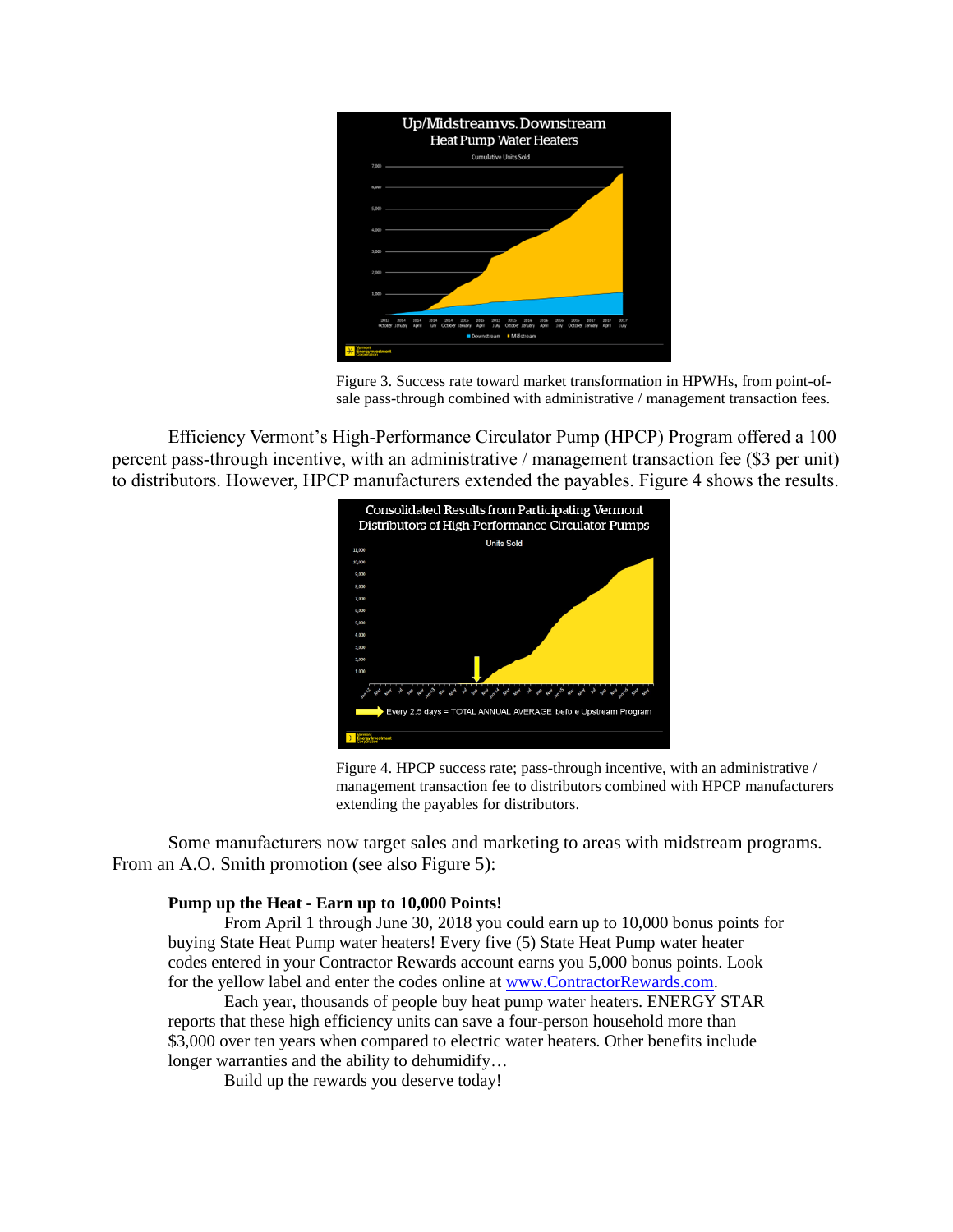#### Cap of 10,000 points



Figure 5. Sample of A. O. Smith promotional literature showing manufacturer incentives directed to a midstream program.

#### **Performance-based Incentives**

The success of the SMIT approach—combined with the strength of the systems interface—in achieving market transformation swiftly and massively can be seen in the following case studies.

#### **Northwest Energy Efficiency Alliance: Heat Pump Water Heaters**

This project was a risk for the Northwest Energy Efficiency Alliance (NEEA), which wanted to launch a work plan for heat pump water heaters in 2017. VEIC rolled out the SMIT process across four months. NEEA, familiar with energy-efficient equipment efficacy and efficiency program language, but unfamiliar with supply chain business models, was skeptical of its success. The VEIC team examined the market and the supply channel actors, built the platform, and strategized how best to optimize initiatives for NEEA's member utility programs.

Among the results in 2017:

• "2017 was a banner year," ending with 12,400+ HPWHs sold in the region from approximately 6,000 in 2016. For 2018, NEEA is targeting sales of 20,000 units.

Wholesale channel highlights from 2017:

- 11 data-sharing agreements signed with distributor companies
- 2,963 administrative payments (\$40 each) made through distribution for qualified HPWHs, August - December 2017.
- 63 distributor branch presentations delivered to introduce Hot Water Solutions resources, using the VEIC SMIT process.

*Lesson learned:* Build the supply channel platform fully, paying attention to every detail articulated by the supply chain actor, while meeting the efficiency program's objectives. Test it several different ways (try to break it). Then scale the model.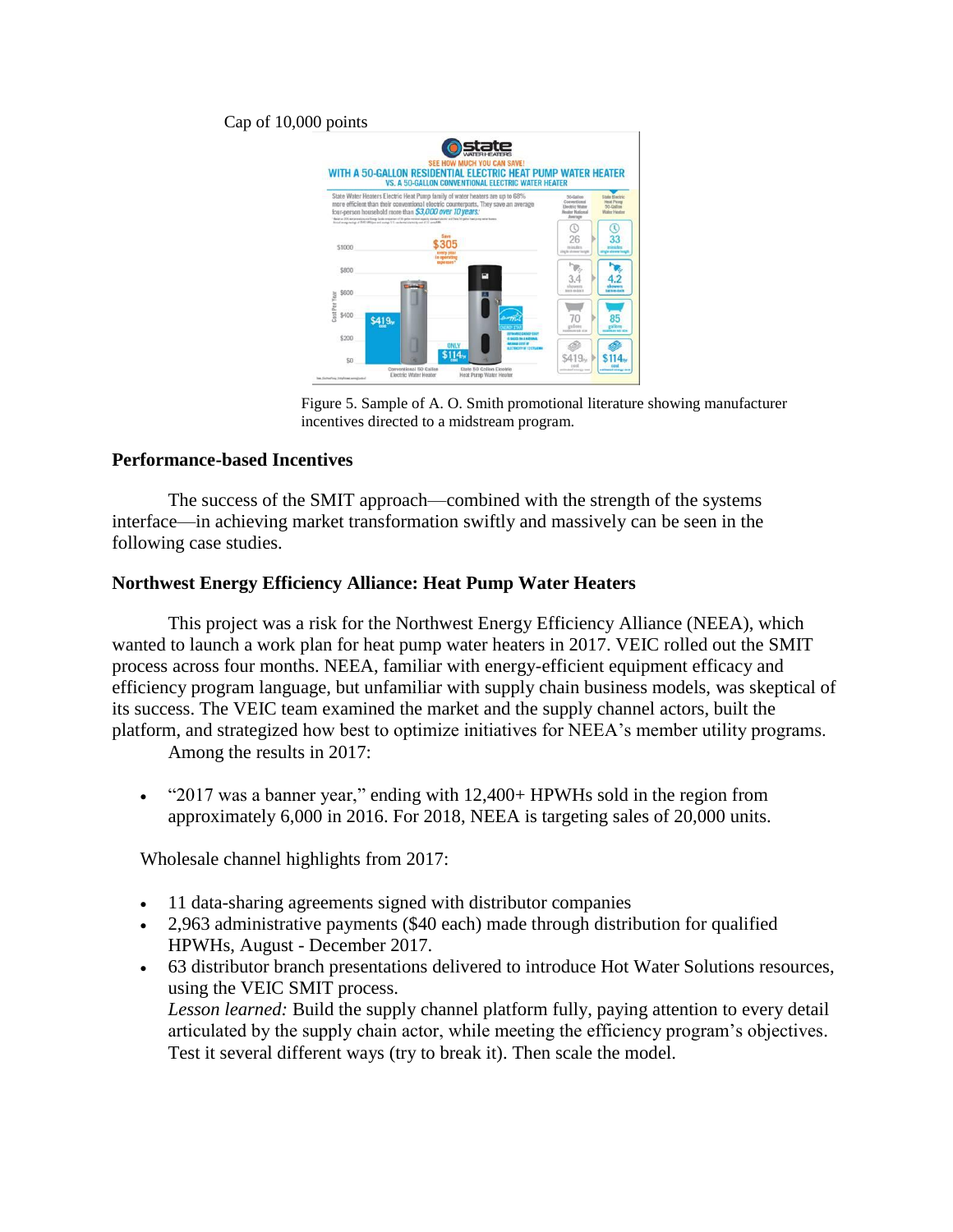#### **Efficiency Vermont – Refrigeration: Efficient Evaporator Fan Motor Initiative**

Vermont's statewide energy efficiency utility designed an initiative for the refrigeration sector, Efficient Evaporator Fan Motor (EEFM) replacements in supermarkets and grocery stores, convenience stores, commercial kitchens, and the hospitality industry. The state has 16 distributors in 48 locations. The refrigeration subset accounts for 3 distributors in 14 locations.

Because of previous work with same supply channel actors in Vermont, the platform was already built. Thus, the lift in conducting the refrigeration SMIT process was minimal. Further, making additions to existing initiatives was relatively easy and straightforward.

With a launch in 2017, and with a new, emerging technology, the initiative supported 2,200 units installed in its first year. This rate far exceeded internal and external forecasts.

*Lesson learned:* Once the platform is built, keep it engaged so that future initiatives' costs can be optimized. Building a product and technology road map that contains feedback and engagement with the supply chain is all-important.

#### **Xcel Energy Colorado – Commercial Midstream Cooling Program**

Xcel Colorado's Midstream (Distributor) Cooling Program was launched on a tight timeline in 2015 and saw immediate enrollment, participation, and distributor engagement. Energy Solutions continues to refine it with Xcel, expanding opportunities for Colorado contractors. Incentives are for unitary air conditioners (no heat pumps), air and evaporatively cooled chillers, package terminal air conditioners and heat pumps, and water-source heat pumps.

The program launched with the same incentives and minimum efficiency requirements as Xcel's 2014 downstream program, and still managed to outperform it within six months of launch. Within the first nine months, the program enrolled 17 distributors. To date:

- 3,000 applications
- 9.4 MW and 10.1 GWh of potential energy savings submitted and approved

The program won the 2016 U.S. Department of Energy Better Buildings Alliance Rooftop Unit Campaign (ARC) Award for highest number of high-efficiency RTU installations through an efficiency program.

*Lesson learned:* Move quickly, and commit the utility to ongoing engagement.

# **Benefits from Laying the Groundwork for Relationships, Data, and Planning**

End users realize lifetime energy and cost savings from energy efficiency. For utility program and end users, economic benefits go beyond product savings, offering clean-energy jobs from the value proposition and increased velocity of the value stream's economic benefits. With services and customer engagement marketing, upstream programs also increase customer engagement and satisfaction with utilities, substantially increasing ratepayer benefits.

# **Getting to Speed and Scale**

The SMIT plan identifies critical market intelligence for identifying and quantifying the magnitude of market barriers to enabling effective targeting of program interventions. One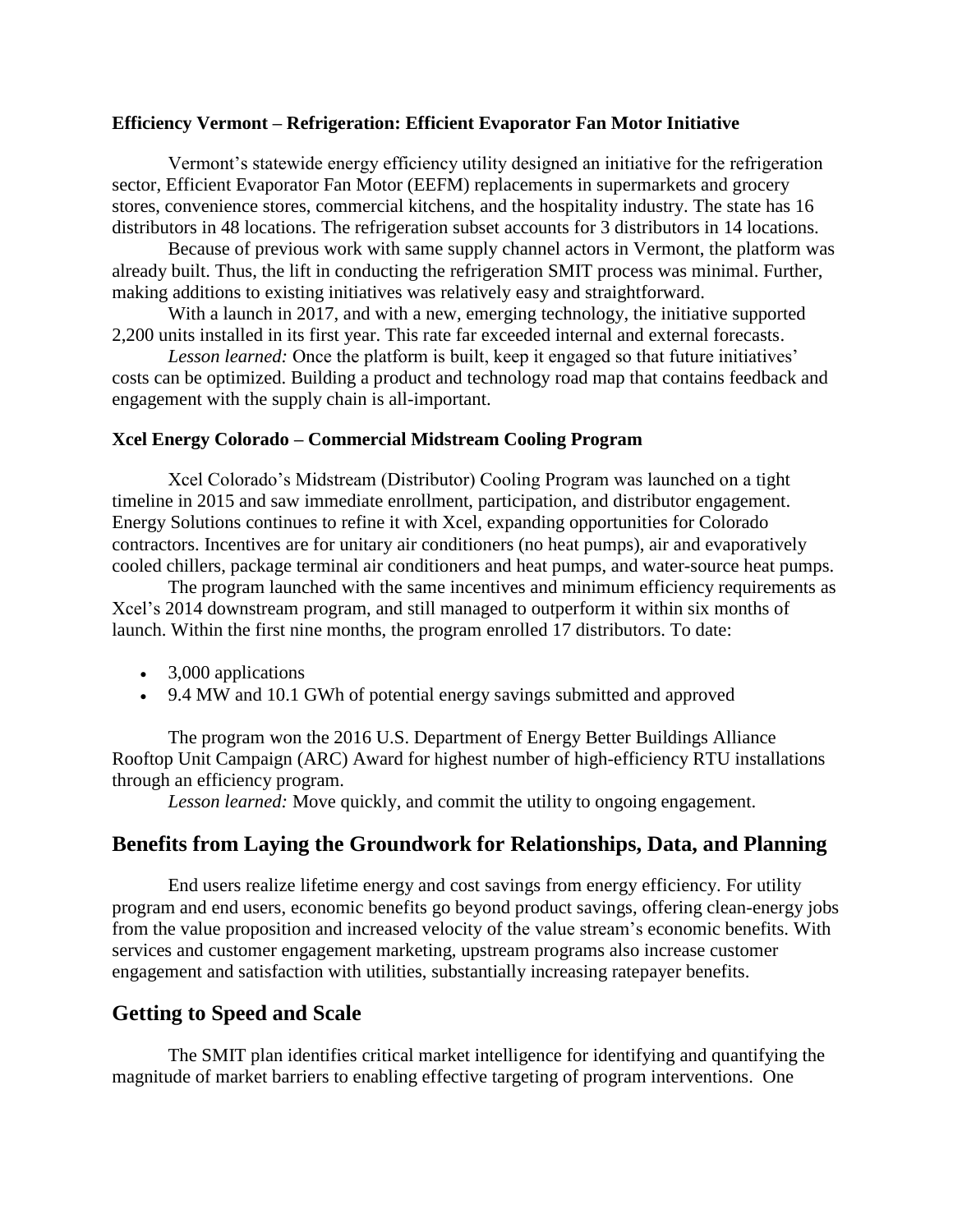essential program intervention is a strong systems interface to help market actors upload rebate claim information quickly, and by continually fine-tuning the systems interface, new programs throughout the country can be launched quickly and with strong market actor engagement.

Embedding a program's SMIT process into its interface is one option of front-loading high effectiveness, because it easily captures relevant data from participating supply channel actors. Front-loaded SMIT unburdens supply channel actors from supplying superfluous responses to data collection. The supply chain is thus more likely to be fully engaged in their respective participation with an initiative. Less disruption with the supply chain's day-to-day responsibilities means more time can be spent upselling energy efficiency, given the increased value proposition that energy efficiency products deliver for the supply chain.

## **Opportunities for Expansion**

There is no question that energy-efficient equipment and other measures have had a significant effect on how the United States uses energy (Nadel 2015). Energy intensity has decreased in the past 38 years, with lower energy use from appliances, more efficiency in newhome construction practice, energy improvement practices in industrial facilities, greater efficiency in passenger vehicles, and curbed electrical transmission and distribution losses.

Nevertheless, the market continues to hold high potential for even greater achievements in lowering energy use. Engaging upstream and midstream market actors offers opportunities for significantly expanding energy efficiency practice, thus accruing benefits for a wide range of populations. At a minimum, the following technologies are fertile ground for this expansion: heat pumps, heat pump water heaters and other heat pump-related technologies: variable refrigerant flow (VRF) and variable refrigerant volume (VRV), electronically commutated motors (ECMs) fans and pumps, compressors, refrigeration, food services, control-related technologies, smart thermostats, variable frequency drives (VFDs), metering, artificial intelligence, and demand response equipment. This list is not exhaustive, and new additions are frequent. Thus, establishing both product and technology roadmaps to navigate their effective deployment in the marketplace is essential.

The ENERGY STAR<sup>®</sup> Lamp Specification v2.0, and subsequent v2.1 LED standards, for example, have affected and will continue to affect lighting manufacturers and distributors. The passage in 2007 of the federal Energy Independence and Security Act launched a lengthy period (to 2020) of phasing in LED lamps and fixtures. The LED standards face marketplace challenges, which the industry is currently overcoming (Miziolek 2017).

### **Heat Pump-Related Technologies**

This market has been burgeoning, and it appears to be neutral to the strength of local efficiency markets. That is, markets that have adopted energy-efficient equipment see heat pumps as forms of clean energy or beneficial electrification—particularly in regions whose electricity mix is dominated by renewable generation. In markets that are less attentive to the system benefits of energy efficiency, and which are still oriented around simply providing retail electricity, heat pumps are a product worth promoting. Electrical contractor costs constitute approximately 50 percent of a heat pump's installation cost.

Given the market dynamics, interesting the supply channel in expanding their heat pump sales has not been difficult. The market potential for high growth is still very strong, nationwide.